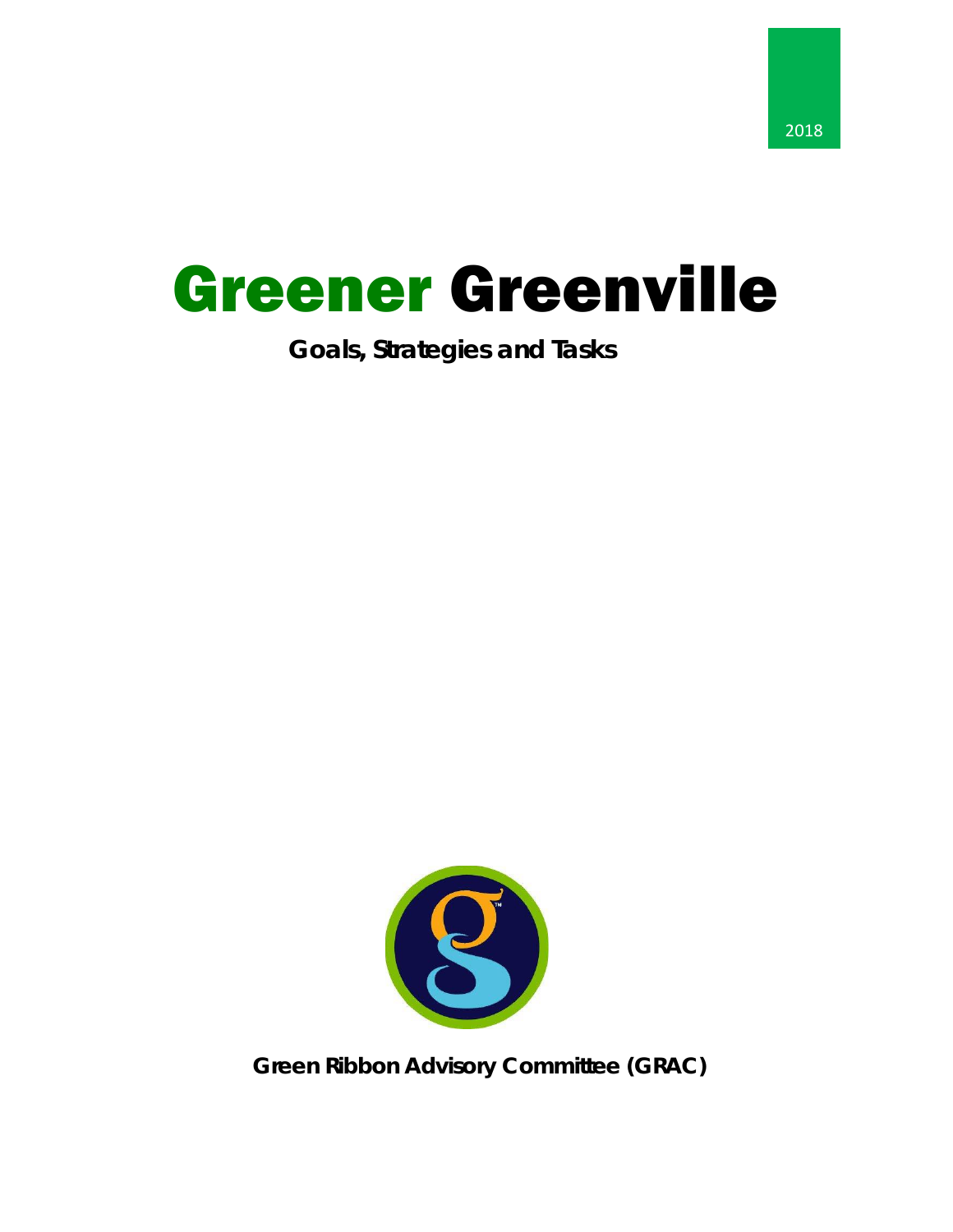### Energy and Buildings

Goals, Strategies and Tasks

### 1. Explore opportunities to adopt sustainable practices in city buildings and operations

- a) Encourage city building construction to incorporate green building practices
	- i. Review 5-year plan for building construction and identify green building options
	- ii. Plan city buildings to accommodate future solar power installation
	- iii. Formalize process for GRAC input into city building procurement process
- b) Increase energy and resource efficiency in existing city buildings
	- i. Complete energy use inventory of city owned buildings
	- ii. Target community centers for green building technology installation
	- iii. Implement efficiency improvements to city hall
	- iv. Explore water heating system upgrades
	- v. Identify high priority efficiency upgrades to city-owned buildings
	- vi. Investigate smart meter deployment in city buildings to improve usage tracking
- c) Encourage use of sustainable building products in the city-owned built environment
	- i. Pursue energy neutral, efficient or intelligent fixtures and equipment
	- ii. Explore opportunities for solar parking canopies
	- iii. Explore opportunities for distributed network of electric car charging stations

### 2. Explore opportunities to adopt sustainable practices in the community's built environment

- a) Allow and incentivize development to follow industry accepted green building standards as an alternative to portions of currently adopted building codes
	- i. Explore options for incentives and alternative compliance paths with city staff/commissions
	- ii. Advocate for ordinance and design guideline revisions to allow for sustainable building features
- b) Encourage private use of energy-efficient and water-saving products and practices
	- i. Advocate for weatherization and sustainability programs in existing affordable housing initiatives
	- ii. Explore the possibility of creating a building energy audit service for commercial buildings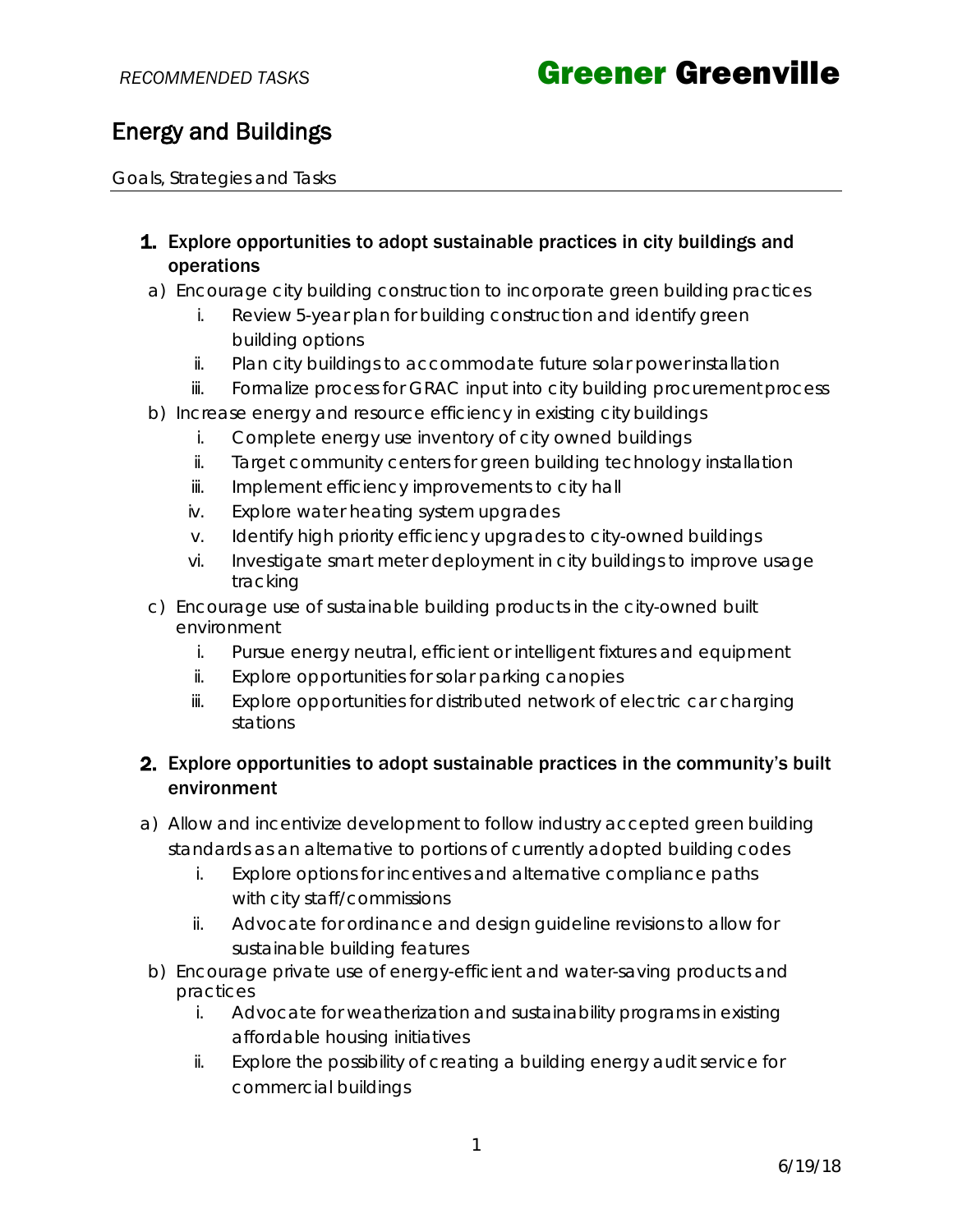- iii. Explore opportunities to deploy smart meters to community to track energyuse
- iv. Improve marketing of existing energy efficiency programs
- c) Explore options to improve community efficiency through Duke energy franchise agreement

#### 3. Investigate opportunities to increase adoption of renewable energy.

- a) Promote non-profit entities that advocate for renewable energy installations i. Lend city marketing capabilities to non-profit community initiatives
- b) Investigate opportunities for the city to purchase or produce cleanenergy
	- i. Investigate Duke Community Solar initiative to reduce city energy bills
	- ii. Investigate purchase of renewable energy credits to offset city carbon emissions
- c) Pursue private partnerships for renewable energy development on public property.
	- i. Explore lease agreements with solar developers for city rooftops
	- ii. Identify city owned green spaces that could be good candidates for solar power installations.
	- iii. Collaborate with Greenville County & Greenville County School District to identify potential renewable energy projects on publicly-owned property for solar arrays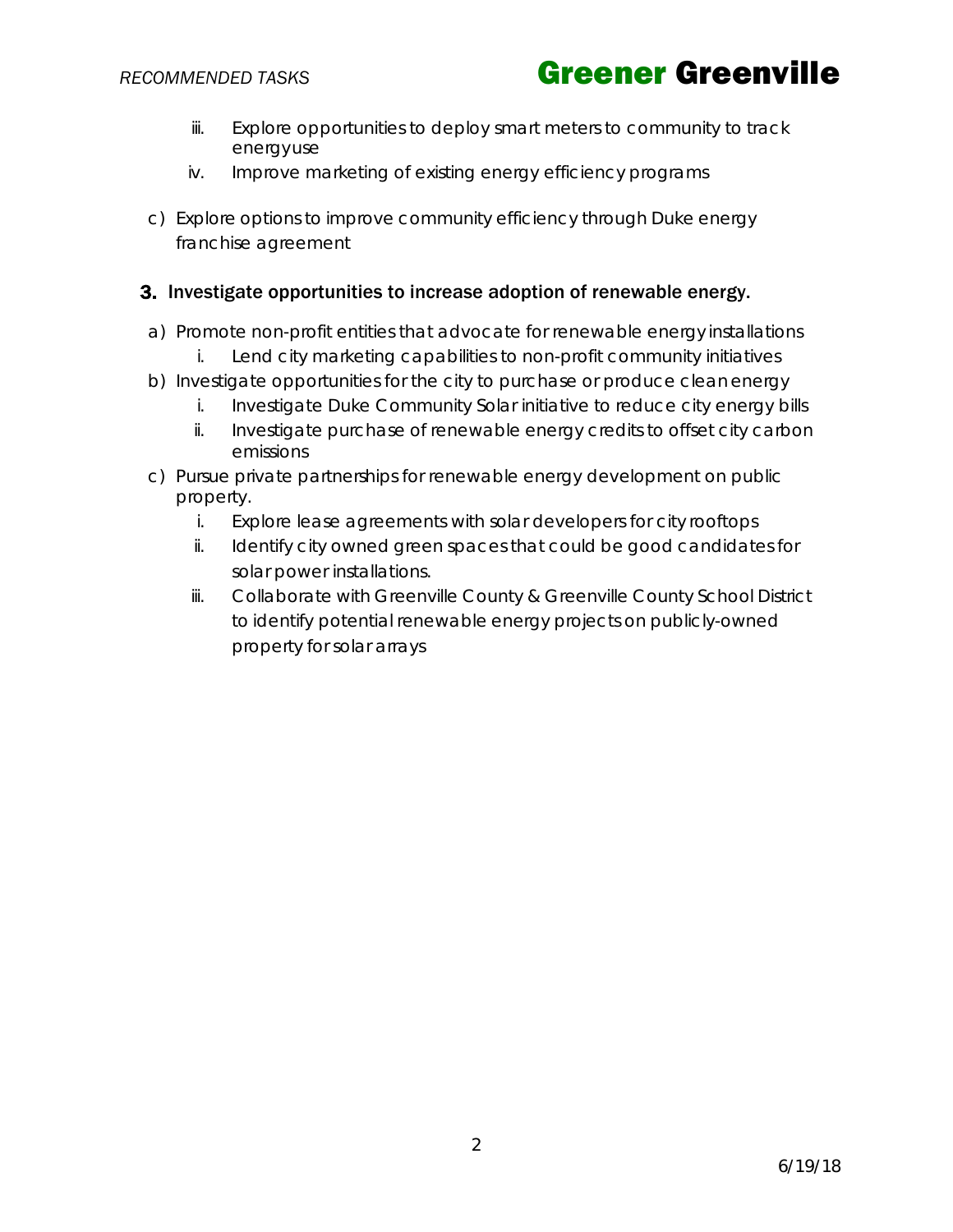## **Mobility**

Goals, Strategies and Tasks

- **1.** Encourage quality growth and repurposing that supports multi-modal transportation
	- a) Identify viable higher density development areas
		- $\rightarrow$  M-1 Utilize the Connections for Sustainability BRT/TOD Feasibility report to identify areas ripe for Transit-Oriented Development:
	- b) Support and simplify regulations and policies that encourage redevelopment within infill areas
		- M-2 Support increased density, mixed-use developments, and pedestrian- and transit-oriented development
	- c) Improve quality of life by making work, retail, play and home accessible
		- $\rightarrow$  M-7 Develop and implement a program to encourage private sector incentives and support for public and alternative transportation.
		- → M-2 Support increased density, mixed-use developments, and pedestrian- and transit-oriented development
- 2. Expand bicycling and walking as major forms of transportation
	- *a)* Implement the *Bicycle Master Plan*
		- $\rightarrow$  M-3 Implement a bicycle boulevard route paralleling the Augusta Street corridor
		- → M-11 Become a Silver-level Bicycle-Friendly Community
		- → M-12 Become a Walk-Friendly Community
	- b) Create complete streets
		- → M-13 Improve effectiveness of current complete streets resolution
	- c) Encourage commuting by transit, bike and foot
		- $\rightarrow$  M-14 Establish commuter benefit plan for City employees
			- $\rightarrow$  M-7 Develop and implement a program to encourage private sector incentives and support for public and alternative transportation.
			- $\rightarrow$  M-15 Promote transit use in targeted neighborhoods, identify barriers and educate on options
	- d) Encourage bicycle- and pedestrian-friendly development
		- → M-16 Require developments to lay out trails Included in Trails and Greenways plan
		- $\rightarrow$  M-17 Explore possible regulatory approaches to encourage bicycle- and pedestrian-friendly development
	- *e)* Implement the *Trails and Greenways Master Plan*
		- $\rightarrow$  M-4 Develop implementation criteria for the Trails & Greenways Master Plan.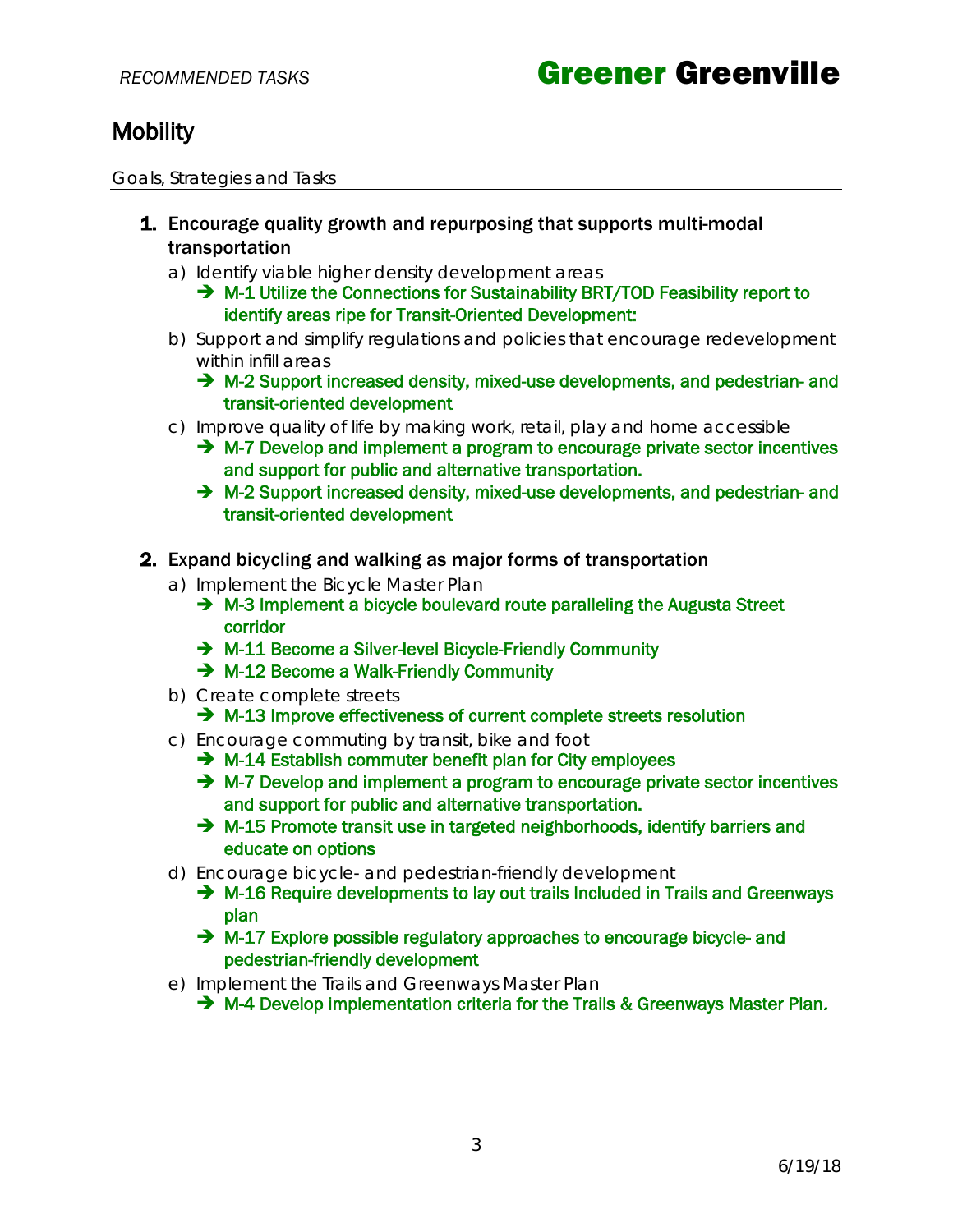# **RECOMMENDED TASKS Creener Greenville**

- 3. Promote cooperative and public transportation
	- *a)* Support the implementation of Greenlink *Transit Vision and Master Plan*
		- → M-5 Appoint a representative to the Upstate Transit Coalition
		- → M-6 Develop an integrated mapping/route-finding program for multi-modal transportation throughout the City of Greenville
		- $\rightarrow$  M-7 Develop and implement a program to encourage private sector incentives and support for public and alternative transportation.
	- b) Support efforts to reduce wait times, improve communication and improve connectivity of public transportation
	- *c)* Maximize synergies during implementation of *Bicycle Master Plan* and *Transit Vision and Master Plans*
		- $\rightarrow$  M-19 Implement policy to coordinate development efforts between departments (Development, Engineering, Greenlink, Parks & Rec, Permitting, Public Works, etc.) to ensure that adopted master plans are accommodated where appropriate
	- d) Partner to be part of regional rail service
		- i. Promote express bus routes a precursor to light rail, which is a precursor to regional rail
	- e) Encourage carpooling and car sharing
		- $\rightarrow$  M-7 Develop and implement a program to encourage private sector incentives and support for public and alternative transportation

#### 4. Expand use of alternative-fuel and low-emissions vehicles

- a) Support alternative-fuel and low-emission vehicle initiatives and infrastructure
	- → M-8 Develop a plan for alternate fuel infrastructure
	- → M-18 Implement EV Charging Station Plan
- b) Transition the City fleet to alternative fuel and low-emission vehicles
	- → M-9 Select replacement vehicles for city-owned fleets based on life cycle costs. Develop an unbiased, comprehensive set of costs and performance for alternate fuel vehicles for life-cycle comparisons against otherwise comparable petroleum-fueled vehicles
- c) Promote alternative-fuel and low-emission vehicle purchase
	- $\rightarrow$  M-10 Host annual weekend events for electric vehicle owners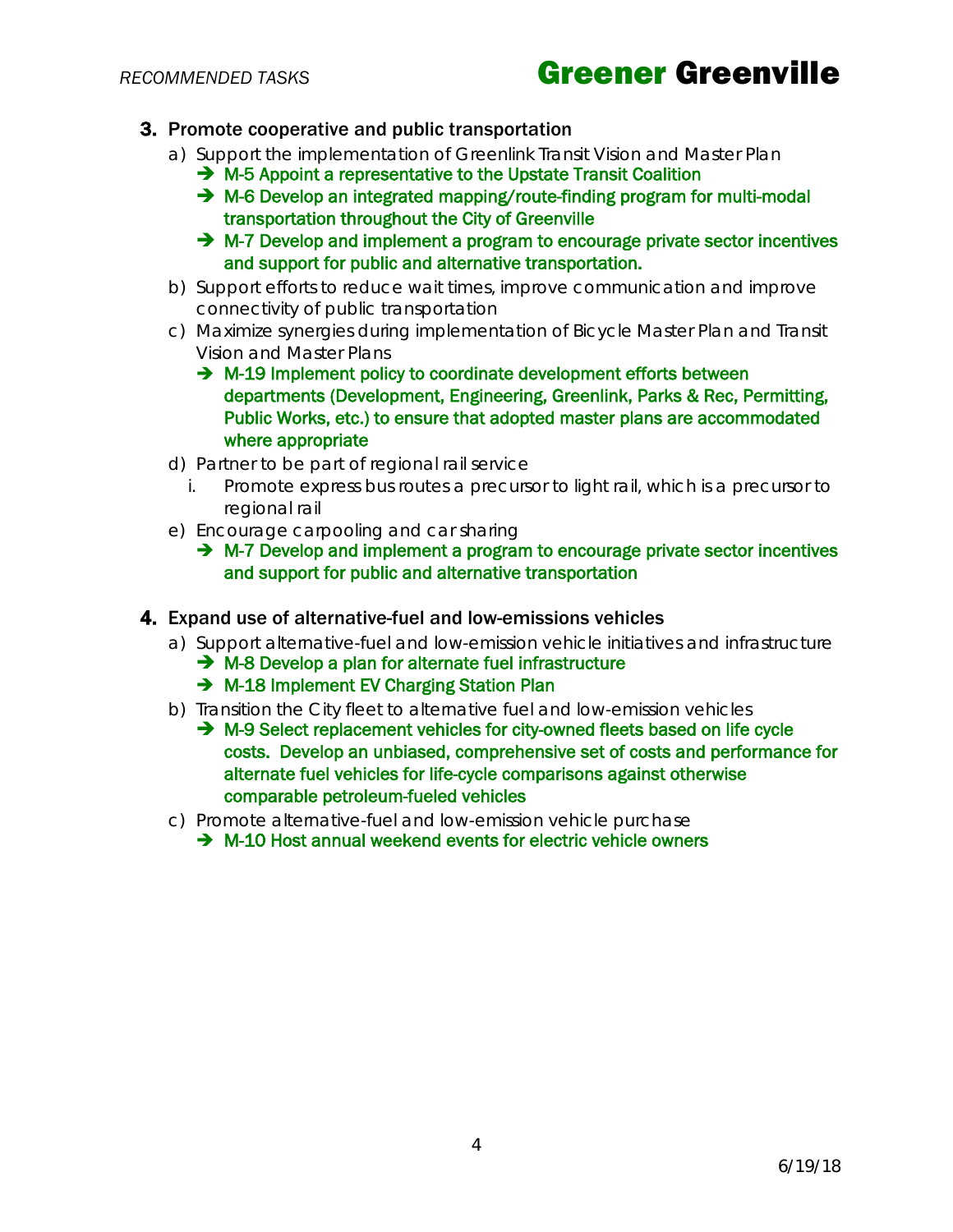# **RECOMMENDED TASKS Greener Greenville**

### Natural Systems

Goals, Strategies and Tasks

- **1.** Protect and improve water resources and quality
	- a) Promote natural processes and sustainable techniques to improve watershed quality
		- $\rightarrow$  NS-1 Strengthen and clarify buffer and riparian standard requirements  $\rightarrow$  NS-2 Implement low impact development techniques within the city
	- b) Enhance the city's ability to handle stormwater and extreme weather events
	- c) Encourage city water conservation practices
- 2. Conserve, restore, increase, and sustainably manage greenspace
	- d) Develop a city Parks Master Plan that sustainably supports natural assets
		- → NS-3 Support city efforts to develop a Parks Master Plan and asset inventories
	- e) Promote the development of park resources equitably within city neighborhoods
	- f) Enhance development standards to encourage preservation of greenspace
- 3. Monitor and improve air quality
	- g) Support a healthy urban forest for air quality benefits  $\rightarrow$  NS-4 Recommend best practices for forestry staff, planning, and instruction
	- h) Develop a city-wide emissions inventory
		- $\rightarrow$  NS-5 Commission and maintain an emissions inventory for the city
- 4. Promote urban ecology to protect our city's natural diversity
	- i) Increase awareness of the city's natural assets
		- → NS-6 Develop educational initiatives to preserve and increase the city's natural assets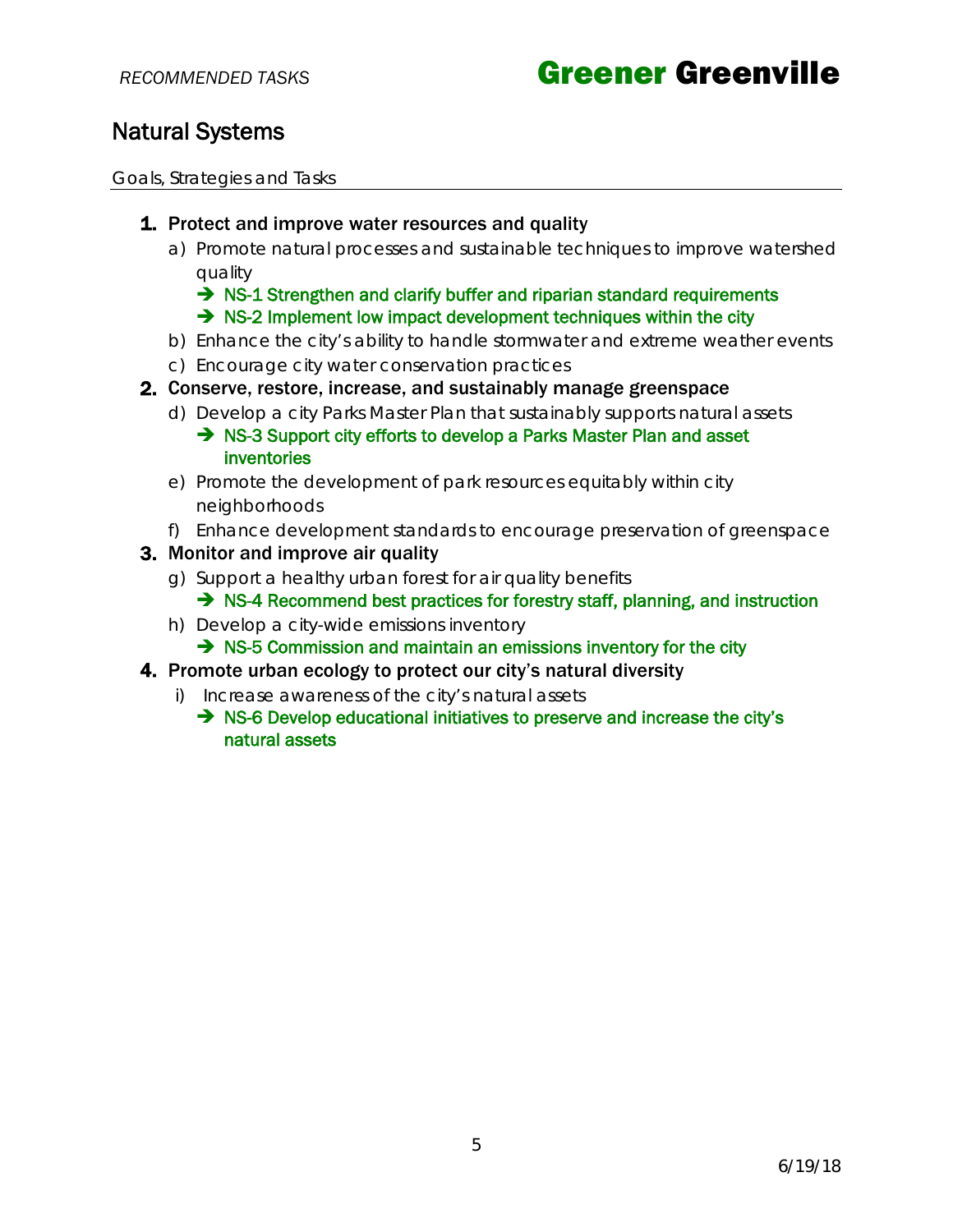### Recycling and Waste Management

Goals, Strategies and Tasks

#### 1. Institute sustainable waste and recycling practices in the City of Greenville

- a) Examine options for an ordinance that addresses multi-family recycling.
- b) Increase recycling in all City buildings, facilities and parks.
- c) Include sustainable practices in the design and implementation of Greenville's new City Park.
- d) Work with Greenville County Schools and Greenville County to promote recycling programs in all of their buildings and facilities.
- e) Promote environmental education throughout the City to increase recycling and composting and decrease waste generation
- f) Eliminate use of plastic bags and Styrofoam in the City. Revisit and consider options for banning or instituting a user fee for plastic bags and Styrofoam containers.
- g) Expand E-waste collection to 4 times per year instead of 2 times per year, possibly partnering with the County to share the task.

### 2. Expand composting opportunities in the City of Greenville

- a) Research composting initiatives in other cities of similar size around the US
- b) Work with Public Works to understand the impact composting would have on the overall trash collection for the city
- c) Find a site for the city to pilot food waste composting
- d) Increase awareness/education about home composting
- e) Install trash, recycling and composting bins around the city, similar to what other cities are doing
- f) Make composting bins available from the city at low to no cost to residents. This would be a voluntary program.
- g) Provide a means to compost for residents who do not have the space or ability to compost, such as curbside bins or drop-off locations.
- h) Work with downtown restaurants to gauge interest in composting and set-up a pilot composting program with interested restaurants.

### 3. Develop other recycling options for the City of Greenville

- a) Examine opportunities to establish a Regional Material Recycling Facility in Greenville, including exploring opportunities for a Public/Private Partnership.
- b) PW to write an RFP for a new MRF

### 4. Examine opportunities to reduce the cost and increase the efficiency of providing curbside solid waste collection and provide City Council with recommendations

- a) Expand curbside collection programs for residential waste to full automation.
- b) Examine curbside collection options for recyclable materials including a "Single Stream Recycling" program.